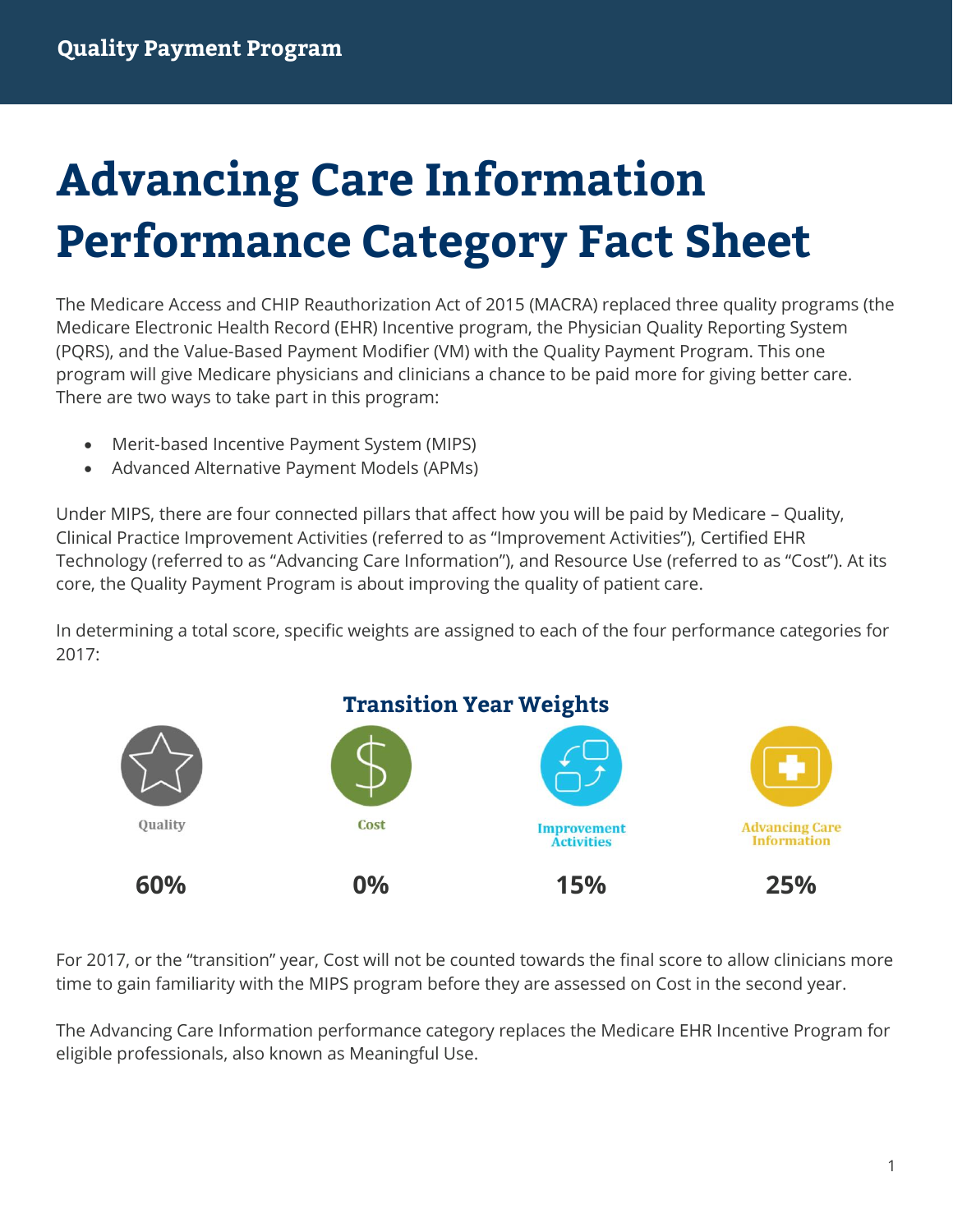## **How is the Advancing Care Information Performance Category Score Calculated?**

For scoring purposes, in the Advancing Care Information performance category (weighted at 25% of the total score), MIPS eligible clinicians may earn a maximum score of up to **155%**, but any score above 100% will be capped at **100%**. This structure was deliberately created to ensure that clinicians have flexibility to focus on measures that are the most relevant to them and their practices.

The Advancing Care Information score is the combined total of the following three scores:



The performance score and bonus score are added to the base score to get the total Advancing Care Information performance category score:



The total Advancing Care Information performance category score will then be multiplied by the 25% Advancing Care Information category weight with the result adding to the overall MIPS final score.

*Example: If a MIPS eligible clinician receives the base score (50%) and a 40% performance score and no bonus score, they would earn a 90% Advancing Care Information performance category score. When weighted by 25%, this would contribute 22.5 points to their overall MIPS final score. (90 X .25 = 22.5).*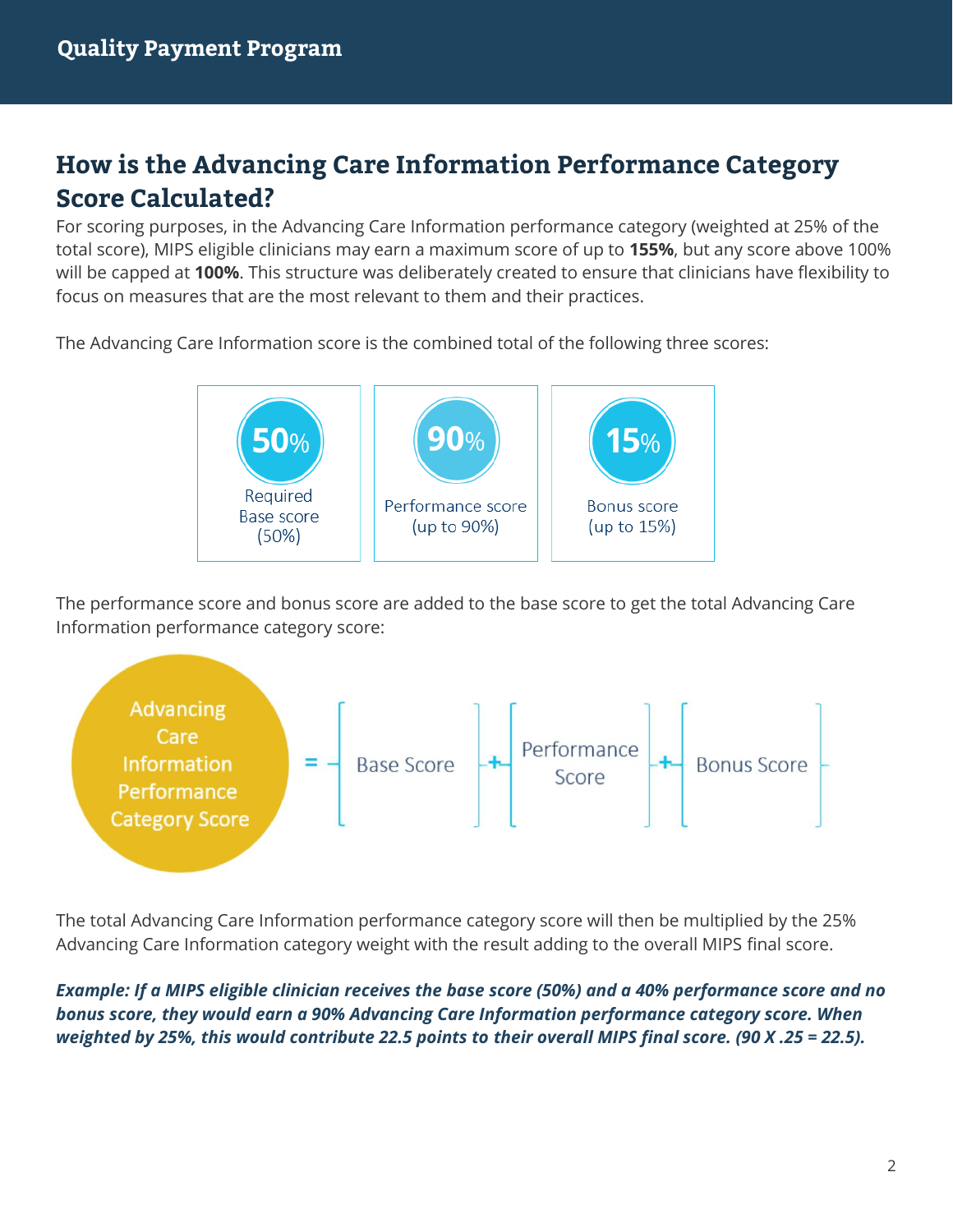## **When is the Advancing Care Information Score Reweighted?**

MIPS eligible clinicians must use certified electronic health record technology (CEHRT) to report to the Advancing Care Information performance category. If they do not have a certified EHR, they must meet certain criteria in order to qualify for a reweighting of the performance category to 0% so that it is not included in the total score. Simply lacking CEHRT is not sufficient to qualify to have the Advancing Care Information performance category weight to be set at 0% of the MIPS final score.

A MIPS eligible clinician's performance score may be reweighted for the following reasons:

- **1.** They apply for reweighting, citing one of three specified reasons:
	- Insufficient Internet Connectivity
	- Extreme and Uncontrollable Circumstances
	- Lack of Control over the Availability of CEHRT

These MIPS eligible clinicians must submit an application for CMS to reweight the Advancing Care Information performance category to 0%. More information about the application will be available in 2017.

- **2.** They are one of the following MIPS eligible clinicians that qualify for an automatic reweighting:
	- Hospital-based MIPS clinicians
	- Physician assistants
	- Nurse practitioners
	- Clinical nurse specialists
	- Certified registered nurse anesthetists
	- Clinicians who lack face-to-face interactions with patients

These MIPS eligible clinicians can still choose to report if they would like, and if data is submitted, CMS will score their performance and weight their Advancing Care Information performance accordingly.

For these two groups of MIPS eligible clinicians, CMS will reweight the category to 0% and **assign the 25% to the Quality performance category** to maintain the potential for participants to earn up to 100 points in the MIPS Final Score.

## **What are the Options for Advancing Care Information Reporting using Certified EHR Technology?**

In 2017, there are two measure set options for reporting:

- Advancing Care Information Objectives and Measures
- 2017 Advancing Care Information Transition Objectives and Measures

The option you'll use to send in data is based on your Certified EHR Technology edition.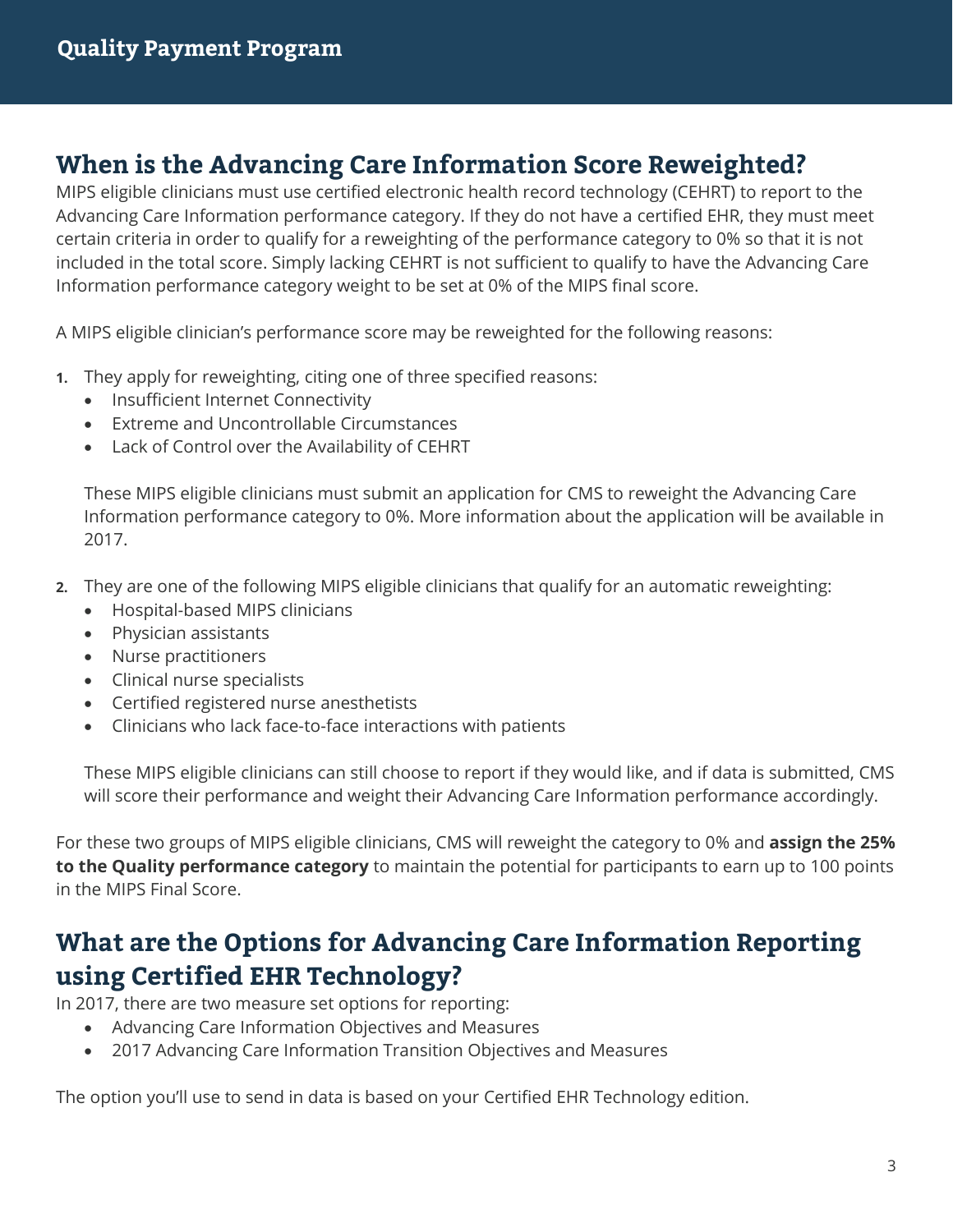MIPS eligible clinicians can report the Advancing Care Information objectives and measures if they have:

- Technology certified to the 2015 Edition; **or**
- A combination of technologies from the 2014 and 2015 Editions that support these measures

In 2017, MIPS eligible clinicians can alternatively report the **2017** Advancing Care Information **transition**  objectives and measures if they have:

- Technology certified to the 2015 Edition; **or**
- Technology certified to the 2014 Edition; **or**
- A combination of technologies certified to the 2014 and 2015 Editions

See [Appendix A](#page-6-0) for the full list of Advancing Care Information measures and **2017** Advancing Care Information transition measures. Detailed guidance outlining each element of each Advancing Care Information measure and 2017 Advancing Care Information transition measure can be found in the Advancing Care Information Measure Specification Sheets.

## **How is the Base Score Calculated?**

MIPS eligible clinicians need to fulfill the requirements of all the base score measures in order to receive the 50% base score. If these requirements are not met, they will get a **0** in the overall Advancing Care Information performance category score.

In order to receive the 50% base score, MIPS eligible clinicians must submit a "yes" for the security risk analysis measure, and **at least a 1** in the numerator for the numerator/denominator of the remaining measures. The base score Advancing Care Information measures are:

- 1. Security Risk Analysis
- 2. e-Prescribing
- 3. Provide Patient Access
- 4. Send a Summary of Care
- 5. Request/Accept Summary of Care

The base score **2017** Advancing Care Information **transition** measures are:

- 1. Security Risk Analysis
- 2. e-Prescribing
- 3. Provide Patient Access
- 4. Health Information Exchange

As explained above, all of the base score requirements must be met in order to receive the 50% base score and be able to receive a score in the Advancing Care Information category.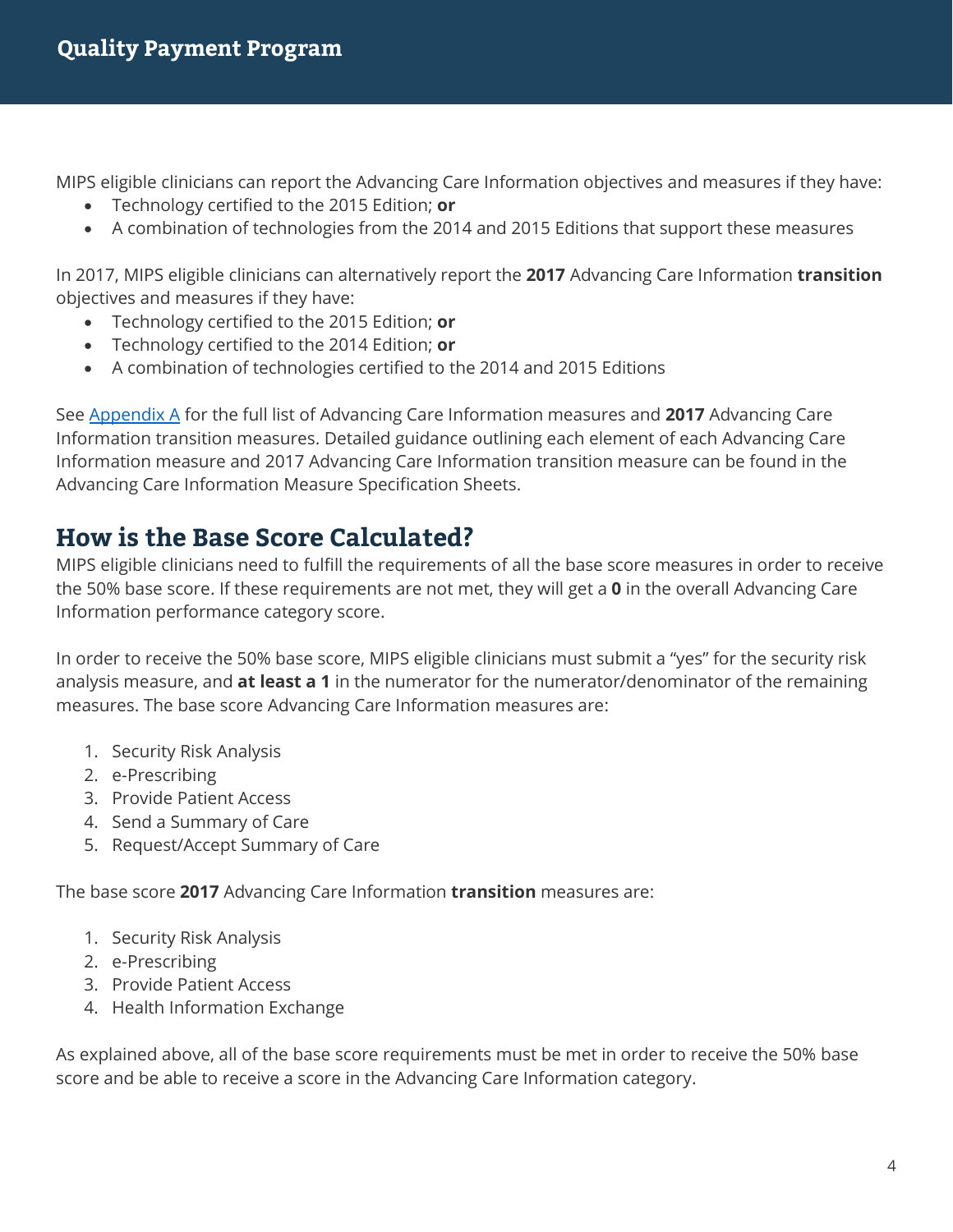In addition, it is important to note that some of the base score measures can also contribute towards the performance score.

## **How is the Performance Score Calculated?**

The performance score is calculated by using the numerators and denominators submitted for measures included in the performance score, or for one measure, by the yes or no answer submitted.

The potential total performance score is 90%. For each measure with a numerator/denominator, the percentage score is determined by the performance rate. Most measures are worth a maximum of 10 percentage points, except for two measures reported under the 2017 Transition measures, which are worth up to 20 percentage points.

| <b>Performance Rates for Each Measure Worth Up to 10%</b> |                               |  |  |
|-----------------------------------------------------------|-------------------------------|--|--|
|                                                           |                               |  |  |
| Performance Rate $1-10 = 1\%$                             | Performance Rate 51-60 = 6%   |  |  |
| Performance Rate 11-20 = 2%                               | Performance Rate 61-70 = 7%   |  |  |
| Performance Rate 21-30 = 3%                               | Performance Rate 71-80 = 8%   |  |  |
| Performance Rate $31-40 = 4\%$                            | Performance Rate 81-90 = 9%   |  |  |
| Performance Rate 41-50 = 5%                               | Performance Rate 91-100 = 10% |  |  |
|                                                           |                               |  |  |

*Example: If a MIPS eligible clinician submits a numerator and denominator of 85/100 for the Patient-Specific Education measure, their performance rate would be 85%, and they would earn 9 out of 10 percentage points for that measure.* 

The only performance score measure that is yes/no is the Immunization Registry Reporting measure. MIPS eligible clinicians in active engagement with a public health agency to submit immunization data who submit a "yes" for this measure would receive the full 10%.

## **How is the Bonus Score Calculated?**

MIPS eligible clinicians can earn bonus percentage points by doing the following:

- Reporting "yes" to 1 or more additional public health and clinical data registries beyond the Immunization Registry Reporting measure will result in a 5% bonus.
- Reporting "yes" to the completion of at least 1 of the specified Improvement Activities using CEHRT will result in a 10% bonus.

See [Appendix B](#page-8-0) for the list of Improvement Activities that may be completed using certified EHR technology to qualify for the bonus.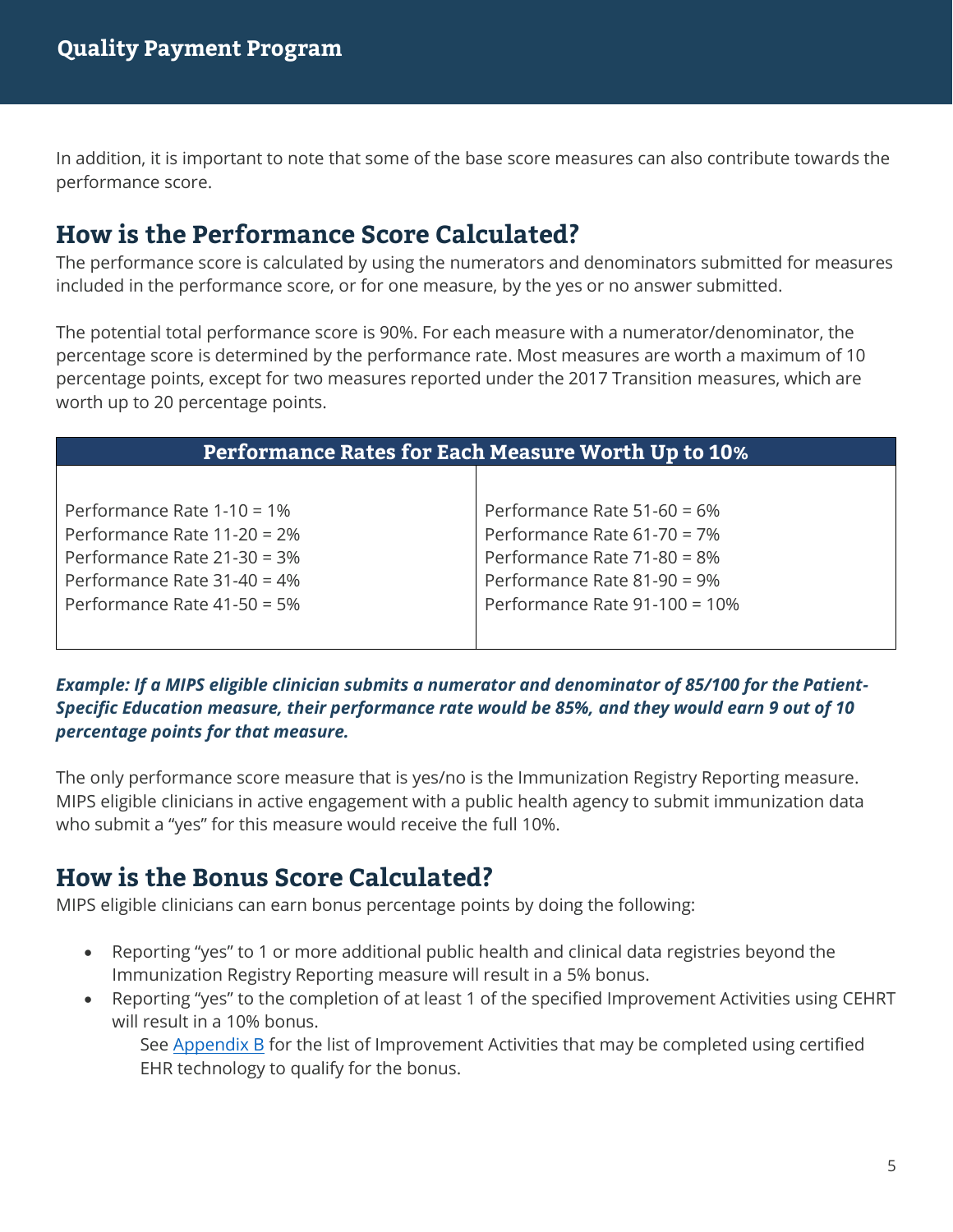MIPS eligible clinicians who meet both requirements will receive a 15% bonus score.

## **How is the Advancing Care Information Performance Score Calculated for Group Reporting?**

When reporting as a group to the Advancing Care Information performance category, the group would combine their MIPS eligible clinicians' performances under one Taxpayer Identification Number (TIN). Therefore, they are not calculated based upon one MIPS eligible clinician's performance.

If reporting as a group, hospital-based MIPS eligible clinicians do not need to be included in the group calculation for the Advancing Care Information performance category.

Detailed guidance regarding Advancing Care Information group reporting will be provided in future subregulatory guidance.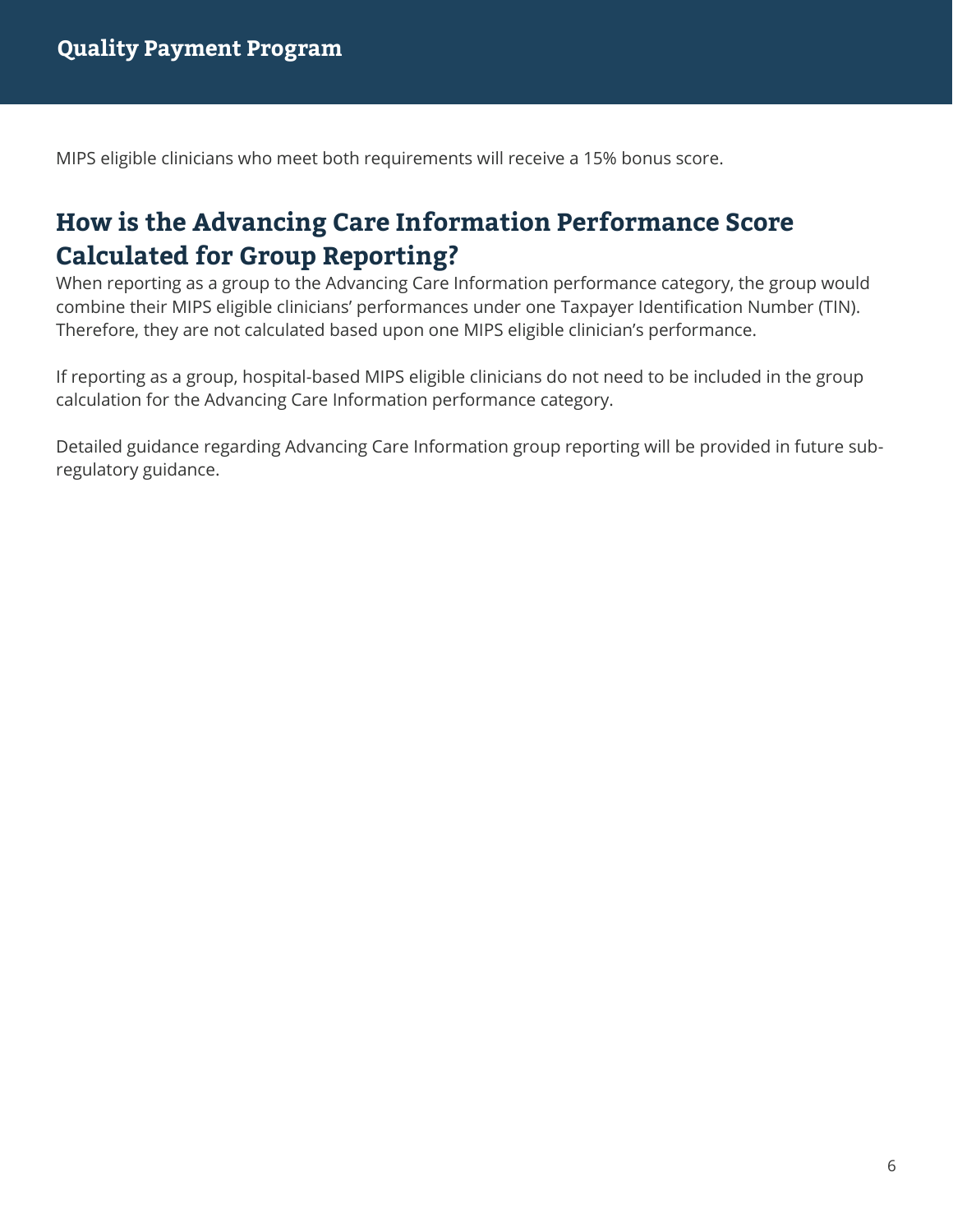# <span id="page-6-0"></span>**APPENDIX A: Advancing Care Information Performance Category Measures and Scores**

This chart identifies the full list of Advancing Care Information measures and 2017 Advancing Care Information transition measures. Detailed guidance outlining each element of each Advancing Care Information measure and **2017** Advancing Care Information **transition** measure can be found in the Advancing Care Information Specification Sheets.

### **Advancing Care Information Measures and Scores**

#### **Required Measures for 50% Base Score Required Measures for 50% Base Score**

Provide Patient Access\* The Provide Patient Access\*

| <b>Measures for Performance</b>   | $\frac{0}{0}$ |
|-----------------------------------|---------------|
| <b>Score</b>                      | <b>Points</b> |
| Provide Patient Access*           | Up to<br>10%  |
| Send a Summary of Care*           | Up to<br>10%  |
| Request/Accept Summary Care*      | Up to<br>10%  |
| <b>Patient Specific Education</b> | Up to<br>10%  |

#### **2017 Advancing Care Information Transition Measures and Scores**

Security Risk Analysis Security Risk Analysis

e-Prescribing e-Prescribing

Send a Summary of Care\* The Matth Information Exchange\*

Request/Accept Summary Care\* The state of the that these measures are also included as performance score measures and will allow a clinician to earn a score that contributes to the performance score category (see the list below).

| <b>Measures for Performance Score</b> | $\frac{9}{6}$<br><b>Points</b> |
|---------------------------------------|--------------------------------|
| Provide Patient Access*               | Up to<br>20%                   |
| Health Information Exchange*          | Up to<br>20%                   |
| View, Download, or Transmit (VDT)     | Up to<br>10%                   |
| Patient-Specific Education            | Up to<br>10%                   |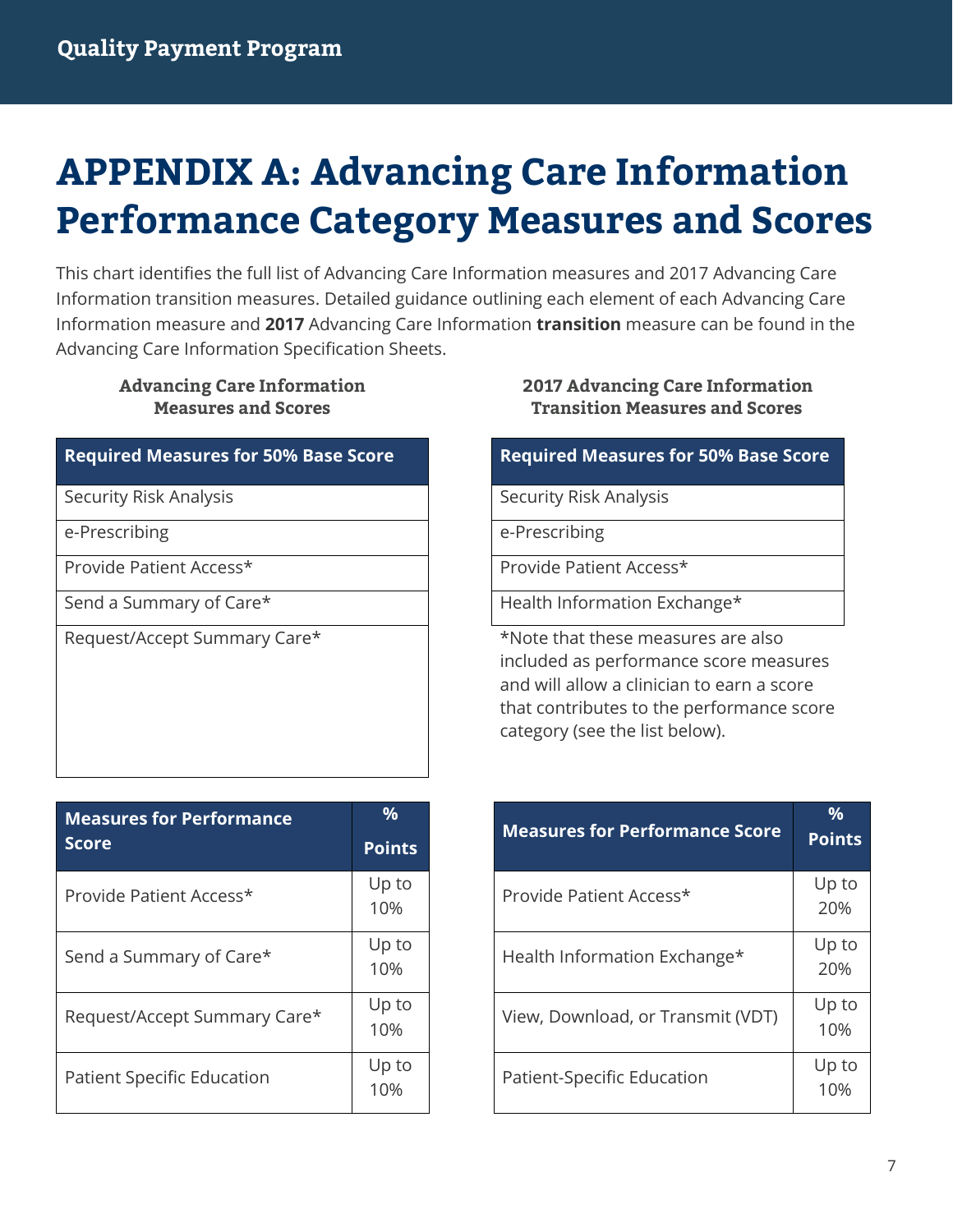| View, Download or Transmit (VDT)    | Up to<br>10% |
|-------------------------------------|--------------|
| Secure Messaging                    | Up to<br>10% |
| Patient-Generated Health Data       | Up to<br>10% |
| Clinical Information Reconciliation | Up to<br>10% |
| Immunization Registry Reporting     | 0 or<br>10%  |

| <b>Secure Messaging</b>          | Up to<br>10% |
|----------------------------------|--------------|
| <b>Medication Reconciliation</b> | Up to<br>10% |
| Immunization Registry Reporting  | 0 or<br>1 በ% |

| <b>Requirements for Bonus Score</b>                                                     | $\frac{0}{0}$ |
|-----------------------------------------------------------------------------------------|---------------|
|                                                                                         | Points        |
| *Report to 1 or more of the<br>following public health and clinical<br>data registries: |               |
| Syndromic Surveillance<br>Reporting                                                     | 5%            |
| Electronic Case Reporting                                                               |               |
| <b>Public Health Registry</b><br>Reporting                                              |               |
| Clinical Data Registry Reporting                                                        |               |
| Report certain improvement<br><b>Activities using CEHRT</b>                             | 10%           |

| <b>Requirements for Bonus Score</b>                                                     | $\frac{0}{0}$<br>Points |
|-----------------------------------------------------------------------------------------|-------------------------|
| *Report to 1 or more of the<br>following public health and clinical<br>data registries: |                         |
| Syndromic Surveillance<br>Reporting                                                     | 5%                      |
| Specialized Registry Reporting                                                          |                         |
| Report certain improvement<br><b>Activities using CEHRT</b>                             | 10%                     |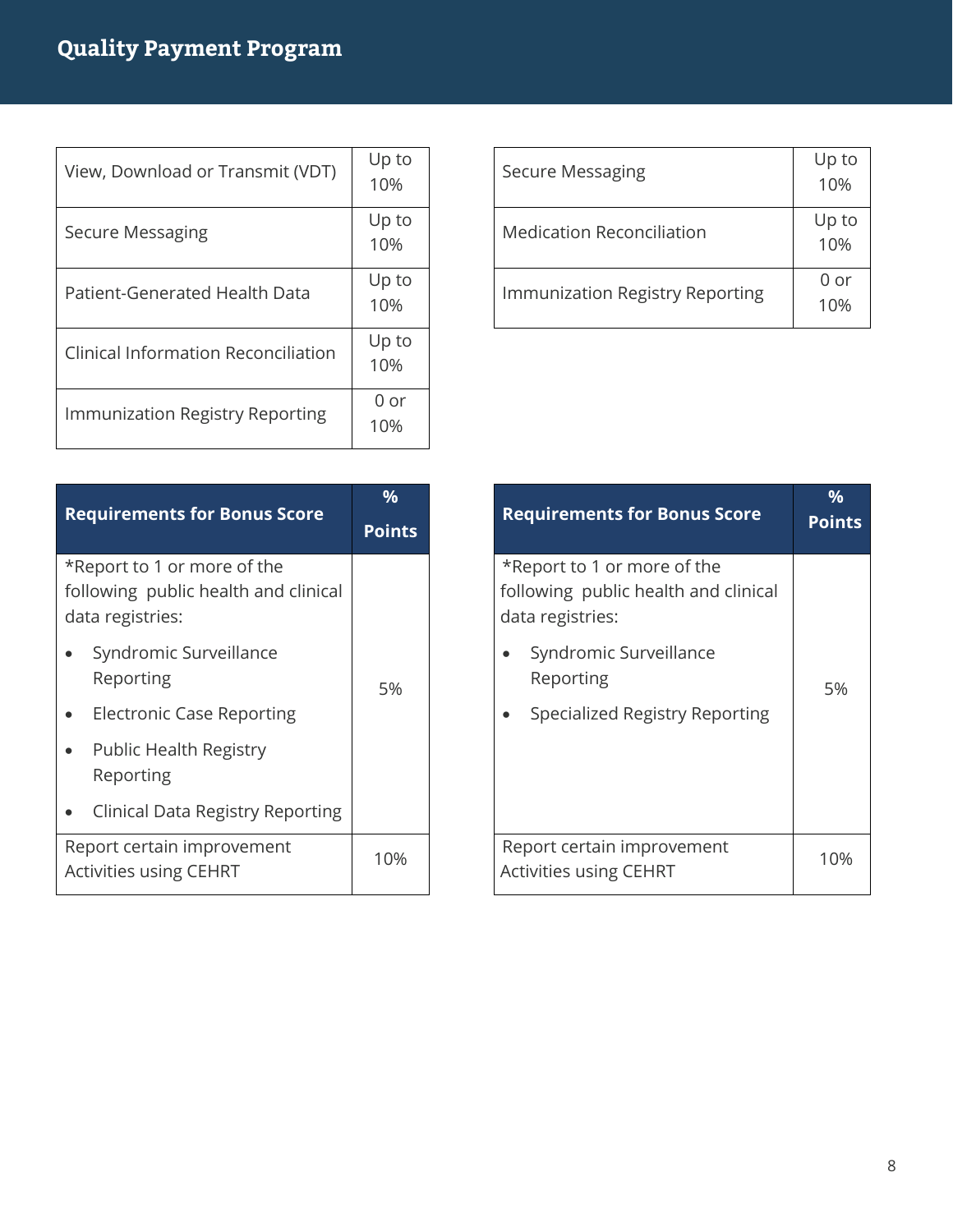# <span id="page-8-0"></span>**APPENDIX B: Improvement Activities Eligible for the Advancing Care Information Performance Category Bonus**

This chart identifies the set of Improvement Activities from the Improvement Activities performance category that can be tied to the objectives, measures, and CEHRT functions of the Advancing Care Information performance category and would thus qualify for the bonus in the Advancing Care Information performance category if they are reported using CEHRT. While these activities can be greatly enhanced through the use of CEHRT, we are not suggesting that these activities require the use of CEHRT for the purposes of reporting in the Improvement Activities performance category.

| Improvement<br><b>Activity</b><br><b>Performance</b><br><b>Category</b><br><b>Subcategory</b> | <b>Activity Name</b>                                                                | <b>Activity</b>                                                                                                                                                                                          | Improvement<br><b>Activity</b><br><b>Performance</b><br><b>Category</b><br>Weight | <b>Related</b><br><b>Advancing</b><br>Care<br><b>Information</b><br>Measure(s) |
|-----------------------------------------------------------------------------------------------|-------------------------------------------------------------------------------------|----------------------------------------------------------------------------------------------------------------------------------------------------------------------------------------------------------|-----------------------------------------------------------------------------------|--------------------------------------------------------------------------------|
| Expanded<br><b>Practice Access</b>                                                            | Provide 24/7<br>access to eligible<br>clinicians or<br>groups who<br>have real-time | Provide 24/7 access to MIPS eligible<br>clinicians, groups, or care teams for<br>advice about urgent and emergent<br>care (for example, eligible clinician<br>and care team access to medical            | High                                                                              | Provide Patient<br>Access<br>Secure                                            |
|                                                                                               | access to<br>patient's<br>medical record                                            | record, cross-coverage with access<br>to medical record, or protocol-driven<br>nurse line with access to medical<br>record) that could include one or                                                    |                                                                                   | Messaging<br>Send a<br>Summary of                                              |
|                                                                                               |                                                                                     | more of the following:                                                                                                                                                                                   |                                                                                   | Care                                                                           |
|                                                                                               |                                                                                     | Expanded hours in evenings and<br>weekends with access to the patient<br>medical record (for example,<br>coordinate with small practices to<br>provide alternate hour office visits<br>and urgent care); |                                                                                   | Request/Accept<br>Summary of<br>Care                                           |
|                                                                                               |                                                                                     | Use of alternatives to increase<br>access to care team by MIPS eligible<br>clinicians and groups, such as e-<br>visits, phone visits, group visits,<br>home visits and alternative locations             |                                                                                   |                                                                                |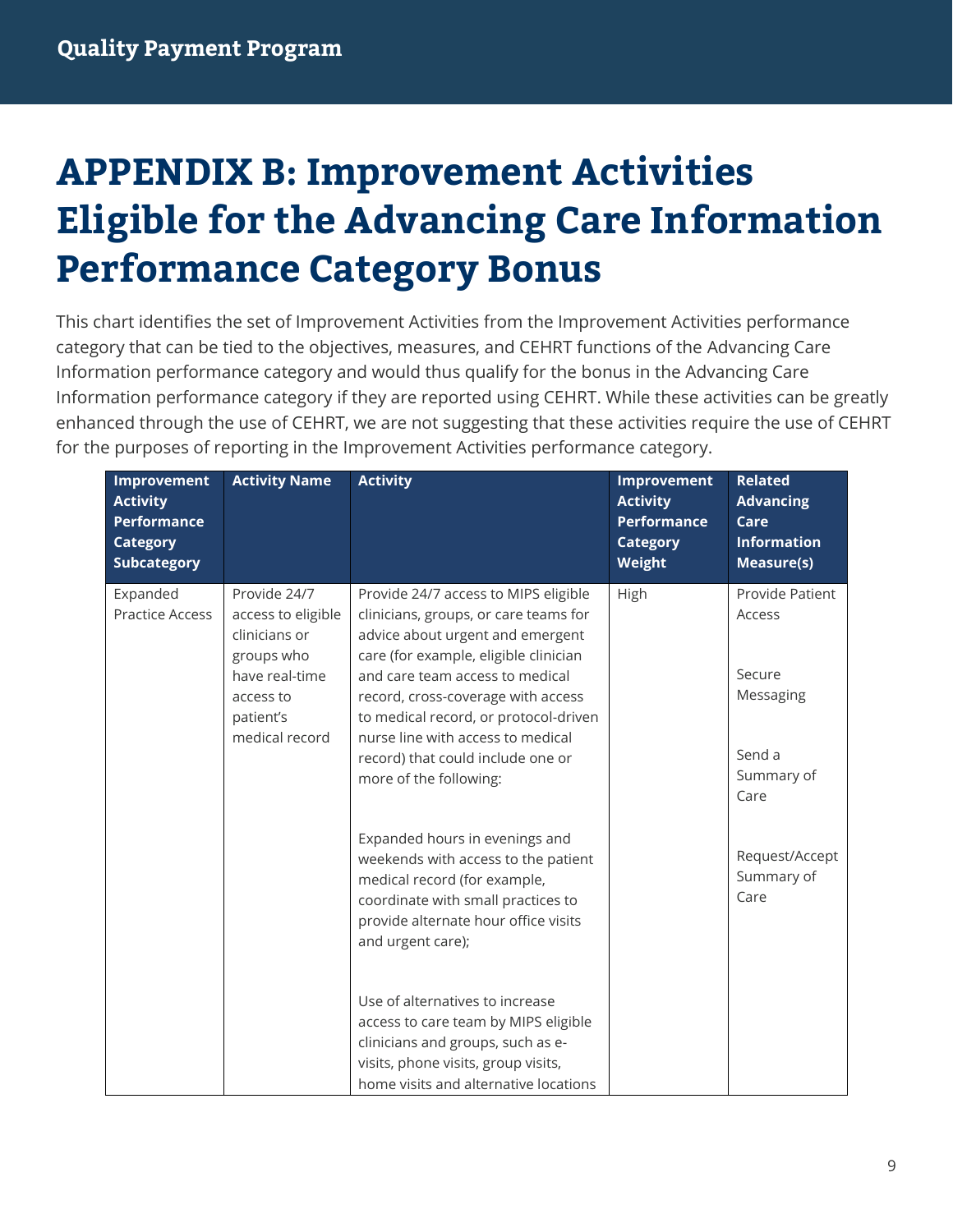| Improvement<br><b>Activity</b><br><b>Performance</b><br><b>Category</b><br><b>Subcategory</b> | <b>Activity Name</b>                        | <b>Activity</b>                                                                                                                                                                                                                                                                                                                                                                                                                                                                                                                                                                                                                                                    | Improvement<br><b>Activity</b><br><b>Performance</b><br><b>Category</b><br>Weight | <b>Related</b><br><b>Advancing</b><br>Care<br><b>Information</b><br><b>Measure(s)</b>                                                                                                                      |
|-----------------------------------------------------------------------------------------------|---------------------------------------------|--------------------------------------------------------------------------------------------------------------------------------------------------------------------------------------------------------------------------------------------------------------------------------------------------------------------------------------------------------------------------------------------------------------------------------------------------------------------------------------------------------------------------------------------------------------------------------------------------------------------------------------------------------------------|-----------------------------------------------------------------------------------|------------------------------------------------------------------------------------------------------------------------------------------------------------------------------------------------------------|
|                                                                                               |                                             | (for example, senior centers and<br>assisted living centers); and/or<br>Provision of same-day or next day<br>access to a consistent MIPS eligible<br>clinician, group or care team when<br>needed for urgent care or transition<br>management.                                                                                                                                                                                                                                                                                                                                                                                                                     |                                                                                   |                                                                                                                                                                                                            |
| Population<br>Management                                                                      | Anticoagulant<br>management<br>improvements | MIPS eligible clinicians and groups<br>who prescribe oral Vitamin K<br>antagonist therapy (warfarin) must<br>attest that, in the first performance<br>period, 60 percent or more of their<br>ambulatory care patients receiving<br>warfarin are being managed by one<br>of more of these Improvement<br>Activities:<br>Patients are being managed<br>according to validated electronic<br>decision support and clinical<br>management tools that involve<br>systematic and coordinated care,<br>incorporating comprehensive patient<br>education, systematic INR testing,<br>tracking, follow-up, and patient<br>communication of results and dosing<br>decisions; | High                                                                              | Provide Patient<br>Access<br>Patient-Specific<br>Education<br>View,<br>Download,<br>Transmit<br>Secure<br>Messaging<br>Patient<br>Generated<br>Health Data or<br>Data from Non-<br><b>Clinical Setting</b> |
|                                                                                               |                                             | For rural or remote patients,<br>patients are managed using remote<br>monitoring or telehealth options<br>that involve systematic and<br>coordinated care, incorporating<br>comprehensive patient education,<br>systematic INR testing, tracking,<br>follow-up, and patient                                                                                                                                                                                                                                                                                                                                                                                        |                                                                                   | Send a<br>Summary of<br>Care<br>Request/<br>Accept<br>Summary of                                                                                                                                           |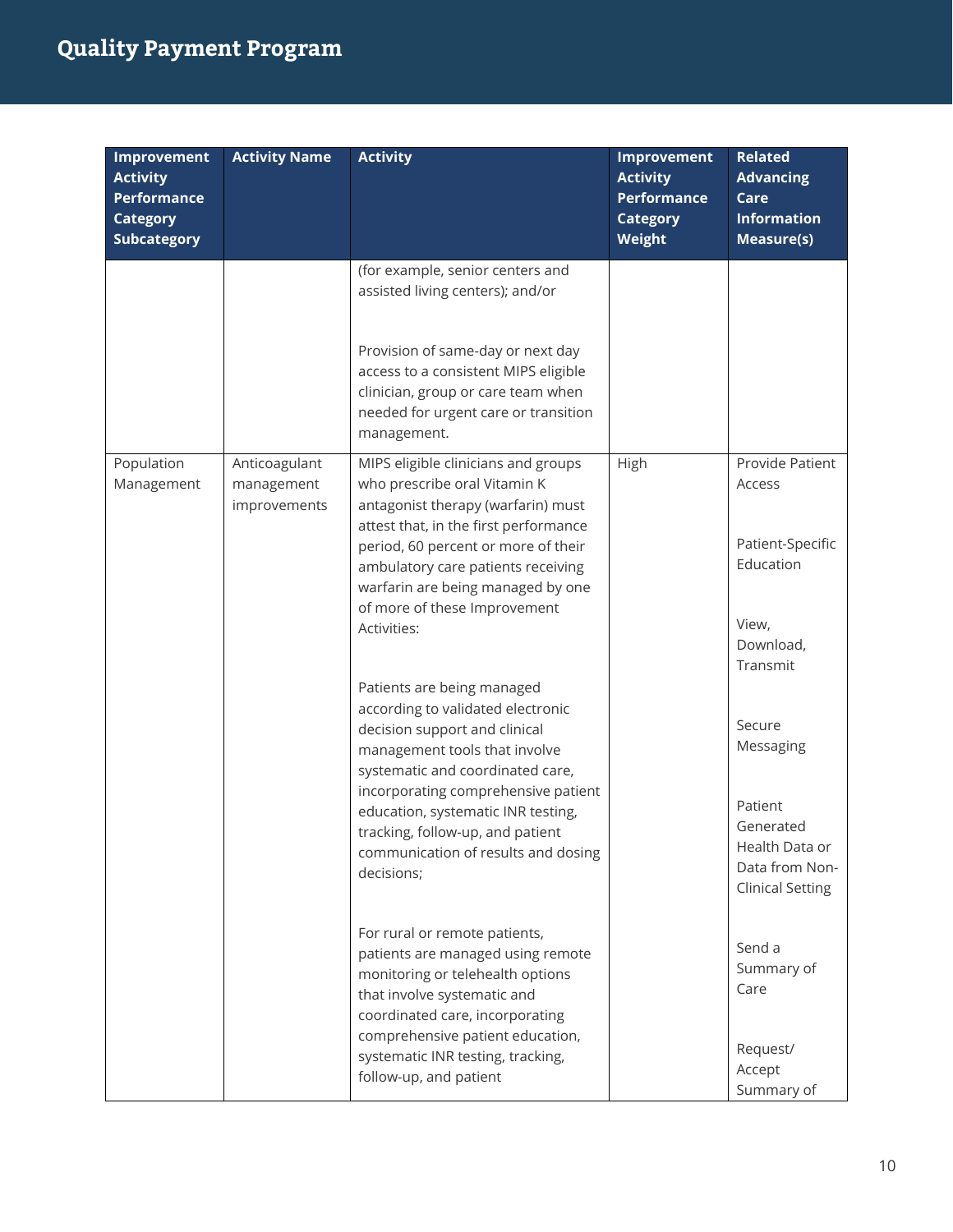| <b>Improvement</b><br><b>Activity</b><br><b>Performance</b><br><b>Category</b><br><b>Subcategory</b> | <b>Activity Name</b>               | <b>Activity</b>                                                                                                                                                                                                                                                                                                                                                                                                                                                                                                                                                                                                                                      | Improvement<br><b>Activity</b><br><b>Performance</b><br><b>Category</b><br>Weight | <b>Related</b><br><b>Advancing</b><br>Care<br><b>Information</b><br><b>Measure(s)</b>                                                                                                   |
|------------------------------------------------------------------------------------------------------|------------------------------------|------------------------------------------------------------------------------------------------------------------------------------------------------------------------------------------------------------------------------------------------------------------------------------------------------------------------------------------------------------------------------------------------------------------------------------------------------------------------------------------------------------------------------------------------------------------------------------------------------------------------------------------------------|-----------------------------------------------------------------------------------|-----------------------------------------------------------------------------------------------------------------------------------------------------------------------------------------|
|                                                                                                      |                                    | communication of results and dosing<br>decisions; and/or<br>For patients who demonstrate<br>motivation, competency, and<br>adherence, patients are managed<br>using either a patient self-testing<br>(PST) or patient-self-management<br>(PSM) program. The performance<br>threshold will increase to 75 percent<br>for the second performance period<br>and onward. Clinicians would attest<br>that, 60 percent for first year, or 75<br>percent for the second year, of their<br>ambulatory care patients receiving<br>warfarin participated in an<br>anticoagulation management<br>program for at least 90 days during<br>the performance period. |                                                                                   | Care Clinical<br>Information<br>Reconciliation<br>Exchange<br>Clinical<br>Decision<br>Support<br>(CEHRT<br>Function Only)                                                               |
| Population<br>Management                                                                             | Glycemic<br>management<br>services | For outpatient Medicare<br>beneficiaries with diabetes and who<br>are prescribed antidiabetic agents<br>(for example, insulin, sulfonylureas),<br>MIPS eligible clinicians and groups<br>must attest to having:<br>For the first performance period, at<br>least 60 percent of medical records<br>with documentation of an<br>individualized glycemic treatment<br>goal that:<br>Takes into account patient-<br>a)<br>specific factors, including, at<br>least 1) age, 2)<br>comorbidities, and 3) risk<br>for hypoglycemia, and<br>Is reassessed at least<br>b)<br>annually.                                                                        | High                                                                              | Patient<br>Generated<br><b>Health Data</b><br>Clinical<br>Information<br>Reconciliation<br>Clinical<br>Decision<br>Support, CCDS,<br>Family Health<br>History (CEHRT<br>functions only) |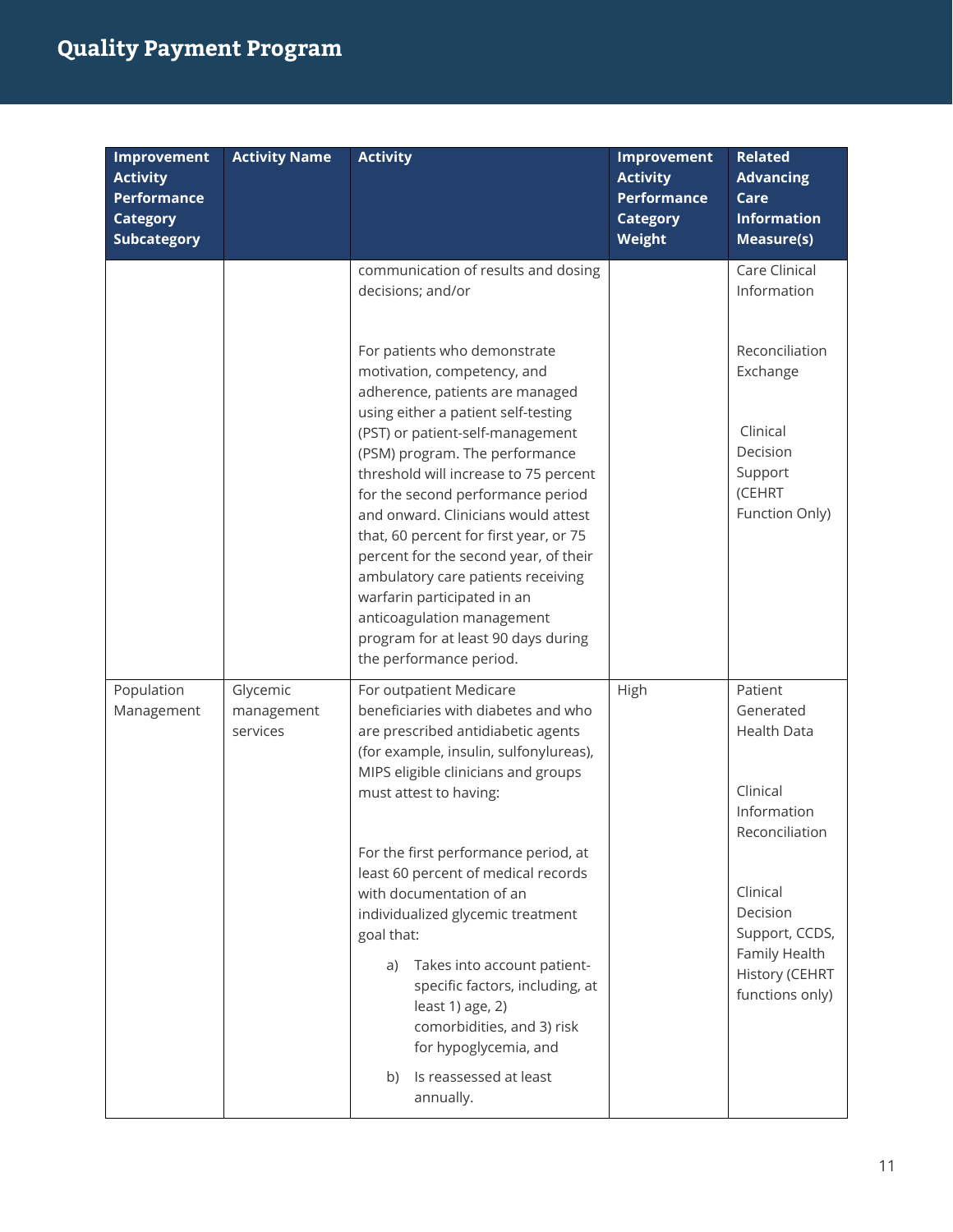| Improvement<br><b>Activity</b><br><b>Performance</b><br><b>Category</b><br><b>Subcategory</b> | <b>Activity Name</b>                                                                   | <b>Activity</b>                                                                                                                                                                                                                                                                                                                                                                                                                                                                                                                                                                                                                                                                                                                                                                                                                          | Improvement<br><b>Activity</b><br><b>Performance</b><br><b>Category</b><br>Weight | <b>Related</b><br><b>Advancing</b><br>Care<br><b>Information</b><br>Measure(s)                                                                                                                                                             |
|-----------------------------------------------------------------------------------------------|----------------------------------------------------------------------------------------|------------------------------------------------------------------------------------------------------------------------------------------------------------------------------------------------------------------------------------------------------------------------------------------------------------------------------------------------------------------------------------------------------------------------------------------------------------------------------------------------------------------------------------------------------------------------------------------------------------------------------------------------------------------------------------------------------------------------------------------------------------------------------------------------------------------------------------------|-----------------------------------------------------------------------------------|--------------------------------------------------------------------------------------------------------------------------------------------------------------------------------------------------------------------------------------------|
|                                                                                               |                                                                                        | The performance threshold will<br>increase to 75 percent for the<br>second performance period and<br>onward.<br>Clinicians would attest that, 60<br>percent for first year, or 75 percent<br>for the second year, of their medical<br>records that document<br>individualized glycemic treatment<br>represent patients who are being<br>treated for at least 90 days during<br>the performance period.                                                                                                                                                                                                                                                                                                                                                                                                                                   |                                                                                   |                                                                                                                                                                                                                                            |
| Population<br>Management                                                                      | Chronic care<br>and<br>preventative<br>care<br>management<br>for empaneled<br>patients | Proactively manage chronic and<br>preventive care for empaneled<br>patients that could include one or<br>more of the following:<br>Provide patients annually with an<br>opportunity for development and/or<br>adjustment of an individualized plan<br>of care as appropriate to age and<br>health status, including health risk<br>appraisal; gender, age and condition-<br>specific preventive care services;<br>plan of care for chronic conditions;<br>and advance care planning;<br>Use condition-specific pathways for<br>care of chronic conditions (for<br>example, hypertension, diabetes,<br>depression, asthma and heart<br>failure) with evidence-based<br>protocols to guide treatment to<br>target;<br>Use pre-visit planning to optimize<br>preventive care and team<br>management of patients with<br>chronic conditions; | Medium                                                                            | Provide Patient<br>Access<br>Patient-Specific<br>Education<br>View,<br>Download,<br>Transmit<br>Secure<br>Messaging<br>Patient<br>Generated<br>health Data or<br>Data from Non-<br><b>Clinical Setting</b><br>Send A<br>Summary of<br>Care |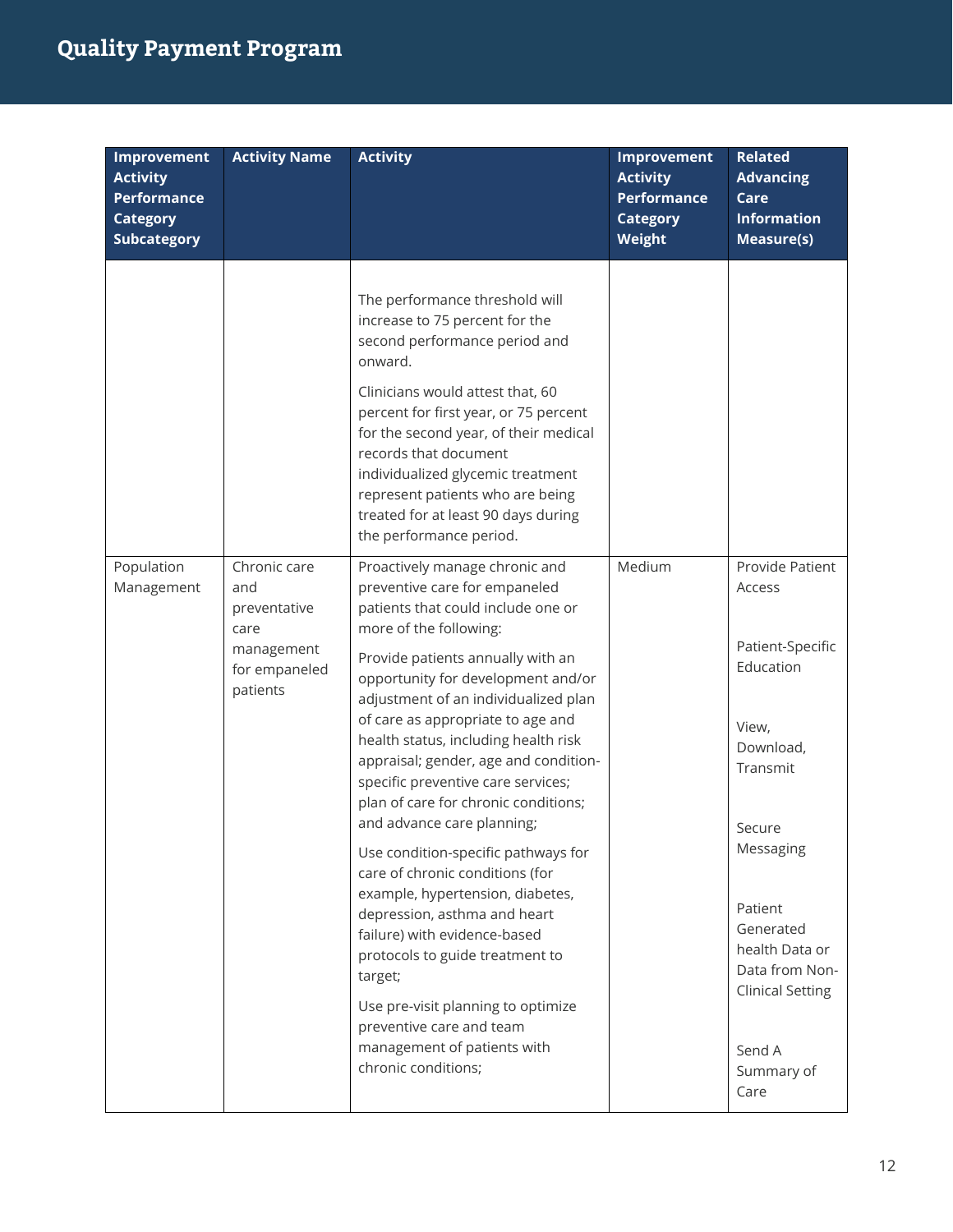| <b>Improvement</b><br><b>Activity</b><br><b>Performance</b><br><b>Category</b><br><b>Subcategory</b> | <b>Activity Name</b>                                                                                                               | <b>Activity</b>                                                                                                                                                                                                                                                                                                                                                                                                                                                                                                                                                                                                                                                                                                                                                                  | Improvement<br><b>Activity</b><br><b>Performance</b><br><b>Category</b><br><b>Weight</b> | <b>Related</b><br><b>Advancing</b><br>Care<br><b>Information</b><br><b>Measure(s)</b>                                                                                              |
|------------------------------------------------------------------------------------------------------|------------------------------------------------------------------------------------------------------------------------------------|----------------------------------------------------------------------------------------------------------------------------------------------------------------------------------------------------------------------------------------------------------------------------------------------------------------------------------------------------------------------------------------------------------------------------------------------------------------------------------------------------------------------------------------------------------------------------------------------------------------------------------------------------------------------------------------------------------------------------------------------------------------------------------|------------------------------------------------------------------------------------------|------------------------------------------------------------------------------------------------------------------------------------------------------------------------------------|
|                                                                                                      |                                                                                                                                    | Use panel support tools (registry<br>functionality) to identify services<br>due;<br>Use reminders and outreach (for<br>example, phone calls, emails,<br>postcards, patient portals and<br>community health workers where<br>available) to alert and educate<br>patients about services due; and/or<br>routine medication reconciliation.                                                                                                                                                                                                                                                                                                                                                                                                                                         |                                                                                          | Request/Accept<br>Summary of<br>care<br>Clinical<br>Information<br>Reconciliation<br>Clinical<br>Decision<br>Support, Family<br><b>Health History</b><br>(CEHRT<br>functions only) |
| Population<br>Management                                                                             | Implementation<br>of<br>methodologies<br>for<br>improvements<br>in longitudinal<br>care<br>management<br>for high risk<br>patients | Provide longitudinal care<br>management to patients at high risk<br>for adverse health outcome or harm<br>that could include one or more of<br>the following: Use a consistent<br>method to assign and adjust global<br>risk status for all empaneled patients<br>to allow risk stratification into<br>actionable risk cohorts. Monitor the<br>risk-stratification method and refine<br>as necessary to improve accuracy of<br>risk status identification; Use a<br>personalized plan of care for<br>patients at high risk for adverse<br>health outcome or harm, integrating<br>patient goals, values and priorities;<br>and/or Use on-site practice-based or<br>shared care managers to proactively<br>monitor and coordinate care for the<br>highest risk cohort of patients. | Medium                                                                                   | Provide Patient<br>Access<br>Patient-Specific<br>Education<br>Patient<br>Generated<br>Health Data or<br>Data from<br>Nonclinical<br>Settings<br>Send A<br>Summary of<br>Care       |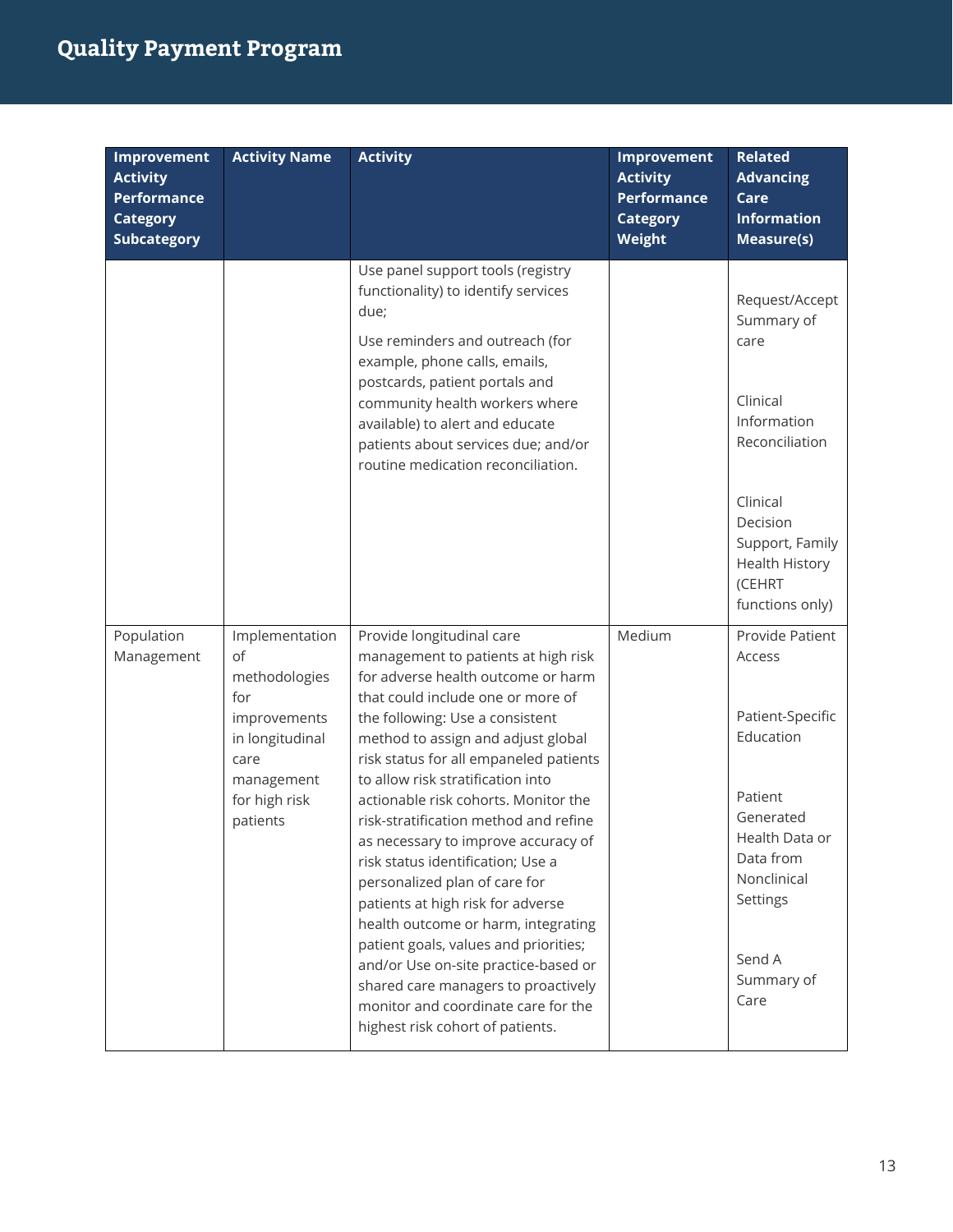| Improvement<br><b>Activity</b><br><b>Performance</b><br><b>Category</b><br><b>Subcategory</b> | <b>Activity Name</b>                                         | <b>Activity</b>                                                                                                                                                                                                         | <b>Improvement</b><br><b>Activity</b><br><b>Performance</b><br><b>Category</b><br>Weight | <b>Related</b><br><b>Advancing</b><br>Care<br><b>Information</b><br><b>Measure(s)</b>                         |
|-----------------------------------------------------------------------------------------------|--------------------------------------------------------------|-------------------------------------------------------------------------------------------------------------------------------------------------------------------------------------------------------------------------|------------------------------------------------------------------------------------------|---------------------------------------------------------------------------------------------------------------|
|                                                                                               |                                                              |                                                                                                                                                                                                                         |                                                                                          | Request/Accept<br>Summary of<br>Care<br>Clinical                                                              |
|                                                                                               |                                                              |                                                                                                                                                                                                                         |                                                                                          | information<br>reconciliation                                                                                 |
|                                                                                               |                                                              |                                                                                                                                                                                                                         |                                                                                          | Clinical<br>Decision<br>Support, CCDS,<br>Family Health<br>History, Patient<br>List (CEHRT<br>functions only) |
| Population<br>Management                                                                      | Implementation<br>of episodic care<br>management<br>practice | Provide episodic care management,<br>including management across<br>transitions and referrals that could<br>include one or more of the following:                                                                       | Medium                                                                                   | Send A<br>Summary of<br>Care                                                                                  |
|                                                                                               | improvements                                                 | Routine and timely follow-up to<br>hospitalizations, ED visits and stays<br>in other institutional settings,<br>including symptom and disease<br>management, and medication<br>reconciliation and management;<br>and/or |                                                                                          | Request/<br>Accept<br>Summary of<br>Care                                                                      |
|                                                                                               |                                                              | Managing care intensively through<br>new diagnoses, injuries and<br>exacerbations of illness.                                                                                                                           |                                                                                          | Clinical<br>Information<br>Reconciliation                                                                     |
| Population<br>Management                                                                      | Implementation<br>of medication<br>management<br>practice    | Manage medications to maximize<br>efficiency, effectiveness and safety<br>that could include one or more of<br>the following:                                                                                           | Medium                                                                                   | Clinical<br>Information<br>Reconciliation                                                                     |
|                                                                                               | improvements                                                 | Reconcile and coordinate<br>medications and provide medication<br>management across transitions of                                                                                                                      |                                                                                          |                                                                                                               |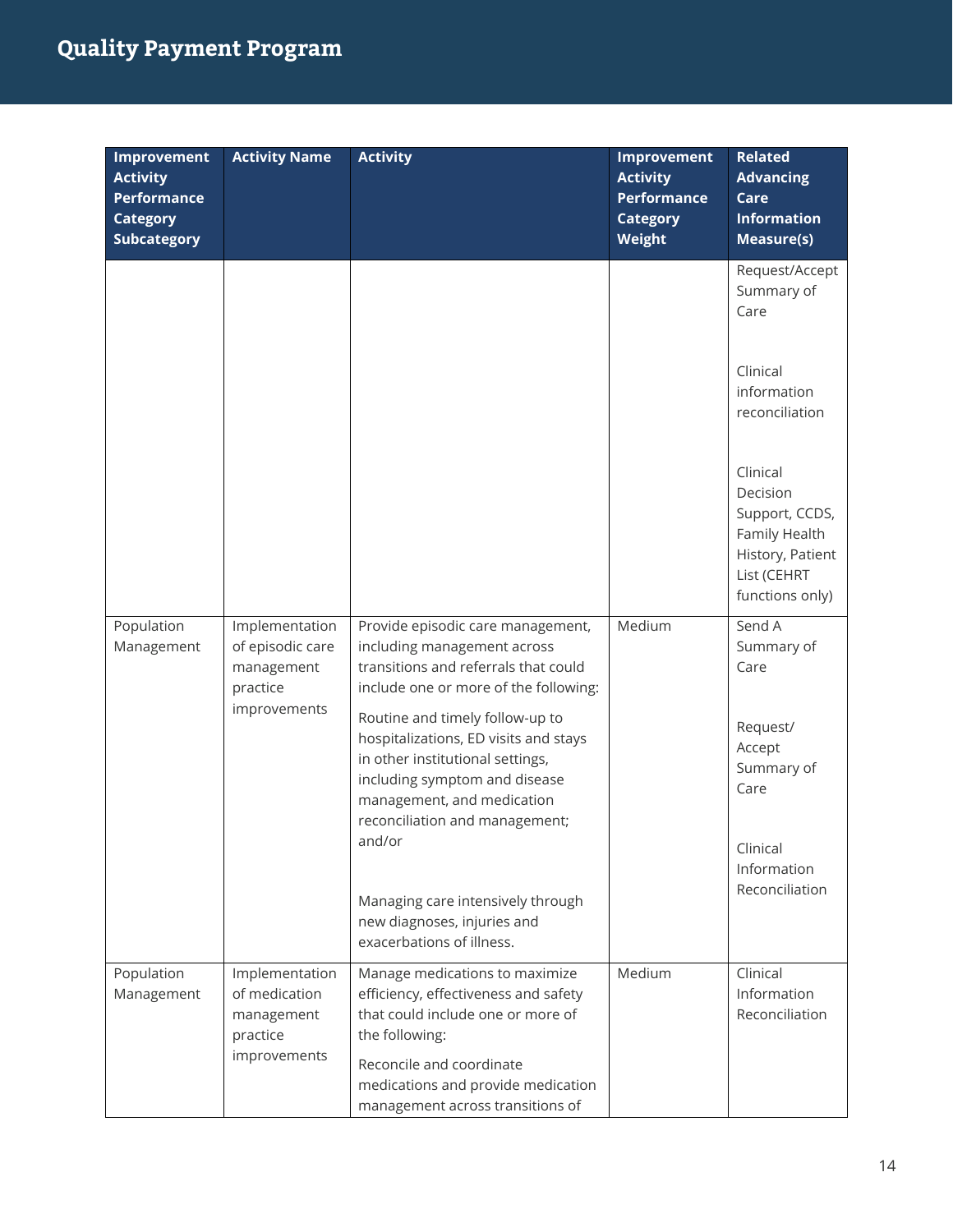| <b>Improvement</b><br><b>Activity</b><br><b>Performance</b><br><b>Category</b><br><b>Subcategory</b> | <b>Activity Name</b>                                                                                                         | <b>Activity</b>                                                                                                                                                                                                                                                                                                                                     | <b>Improvement</b><br><b>Activity</b><br><b>Performance</b><br><b>Category</b><br>Weight | <b>Related</b><br><b>Advancing</b><br>Care<br><b>Information</b><br>Measure(s)                     |
|------------------------------------------------------------------------------------------------------|------------------------------------------------------------------------------------------------------------------------------|-----------------------------------------------------------------------------------------------------------------------------------------------------------------------------------------------------------------------------------------------------------------------------------------------------------------------------------------------------|------------------------------------------------------------------------------------------|----------------------------------------------------------------------------------------------------|
|                                                                                                      |                                                                                                                              | care settings and eligible clinicians or<br>groups;                                                                                                                                                                                                                                                                                                 |                                                                                          | Clinical<br>Decision<br>Support,                                                                   |
|                                                                                                      |                                                                                                                              | Integrate a pharmacist into the care<br>team; and/or conduct periodic,<br>structured medication reviews.                                                                                                                                                                                                                                            |                                                                                          | Computerized<br>Physician<br>Order Entry<br>Electronic<br>Prescribing<br>(CEHRT<br>functions only) |
| Care<br>Coordination                                                                                 | Implementation<br>or use of<br>specialist<br>reports back to<br>referring<br>clinician or<br>group to close<br>referral loop | Performance of regular practices<br>that include providing specialist<br>reports back to the referring MIPS<br>eligible clinician or group to close the<br>referral loop or where the referring<br>MIPS eligible clinician or group<br>initiates regular inquiries to<br>specialist for specialist reports which<br>could be documented or noted in | Medium                                                                                   | Send A<br>Summary of<br>Care<br>Request/Accept<br>Summary of<br>Care                               |
|                                                                                                      |                                                                                                                              | the CEHRT.                                                                                                                                                                                                                                                                                                                                          |                                                                                          | Clinical<br>Information<br>Reconciliation                                                          |
| Care<br>Coordination                                                                                 | Implementation<br>of<br>documentation<br>improvements<br>for<br>practice/process<br>improvements                             | Implementation of<br>practices/processes that document<br>care coordination activities (for<br>example, a documented care<br>coordination encounter that tracks<br>all clinical staff involved and<br>communications from date patient is<br>scheduled for outpatient procedure<br>through day of procedure).                                       | Medium                                                                                   | Secure<br>Messaging<br>Send a<br>Summary of<br>Care                                                |
|                                                                                                      |                                                                                                                              |                                                                                                                                                                                                                                                                                                                                                     |                                                                                          | Request/Accept<br>Summary of<br>Care                                                               |
|                                                                                                      |                                                                                                                              |                                                                                                                                                                                                                                                                                                                                                     |                                                                                          | Clinical<br>Information<br>Reconciliation                                                          |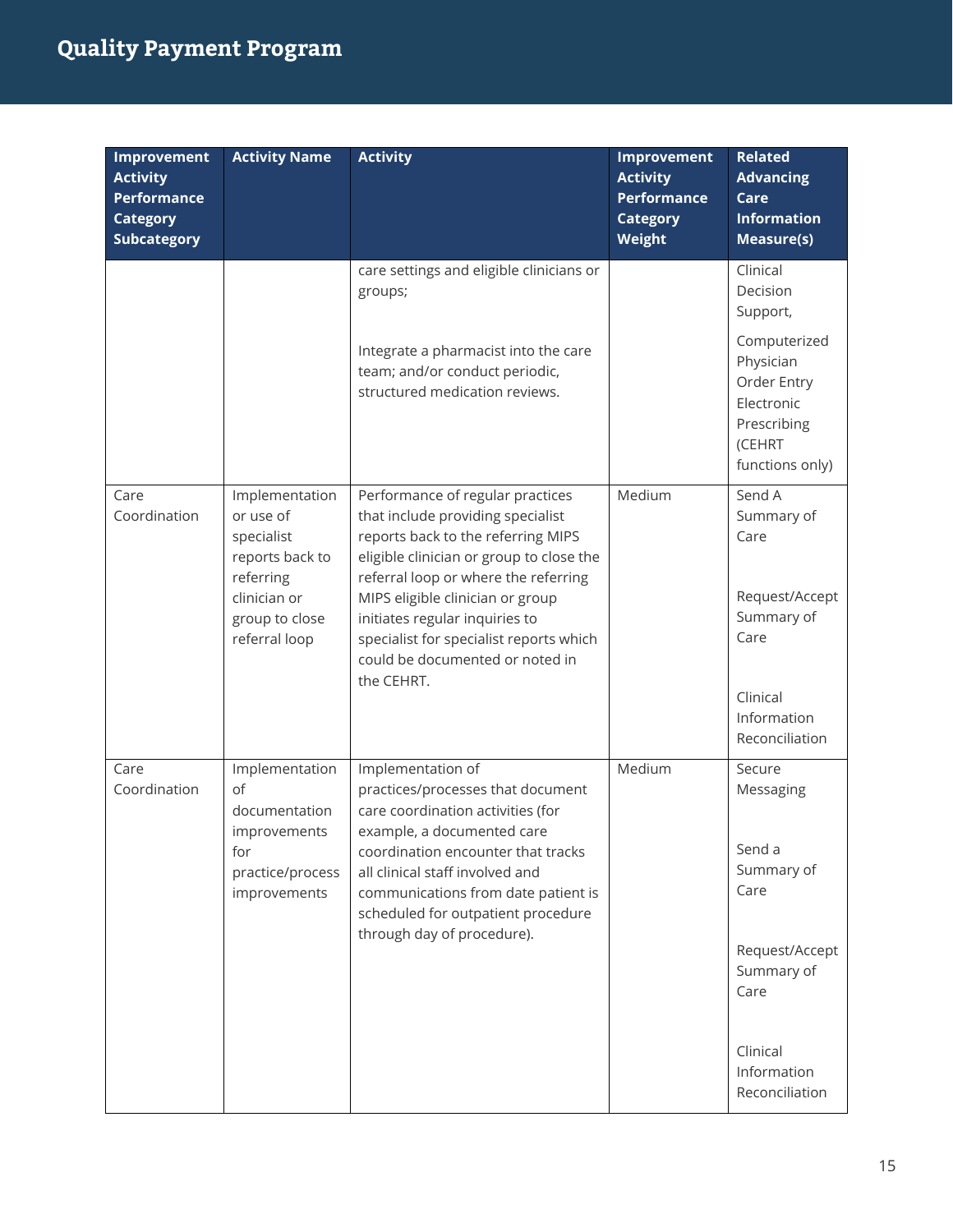| Improvement<br><b>Activity</b><br><b>Performance</b><br><b>Category</b><br><b>Subcategory</b> | <b>Activity Name</b>                                                                                     | <b>Activity</b>                                                                                                                                                                                                                                                      | Improvement<br><b>Activity</b><br><b>Performance</b><br><b>Category</b><br>Weight | <b>Related</b><br><b>Advancing</b><br>Care<br><b>Information</b><br>Measure(s)                                                                                                                                   |
|-----------------------------------------------------------------------------------------------|----------------------------------------------------------------------------------------------------------|----------------------------------------------------------------------------------------------------------------------------------------------------------------------------------------------------------------------------------------------------------------------|-----------------------------------------------------------------------------------|------------------------------------------------------------------------------------------------------------------------------------------------------------------------------------------------------------------|
| Care<br>Coordination                                                                          | Implementation<br>of<br>practices/proces<br>ses for<br>developing<br>regular<br>individual care<br>plans | Implementation of<br>practices/processes to develop<br>regularly updated individual care<br>plans for at-risk patients that are<br>shared what the beneficiary or<br>caregiver(s).                                                                                   | Medium                                                                            | Provide Patient<br>Access<br>(formerly<br><b>Patient Access)</b><br>View,<br>Download,<br>Transmit<br>Secure<br>Messaging<br>Patient<br>Generated<br>Health Data or<br>Data from Non-<br><b>Clinical Setting</b> |
| Care<br>Coordination                                                                          | Practice<br>improvements<br>for bilateral<br>exchange of<br>patient<br>information                       | Ensure that there is bilateral<br>exchange of necessary patient<br>information to guide patient care<br>that could include one or more of<br>the following:<br>Participate in a Health Information<br>Exchange if available" and/or<br>Use structured referral notes | Medium                                                                            | Send A<br>Summary of<br>Care<br>Request/<br>Accept<br>Summary of<br>Care<br>Clinical<br>Information<br>Reconciliation                                                                                            |
| Beneficiary<br>Engagement                                                                     | Use of certified<br>EHR to capture<br>patient reported<br>outcomes                                       | In support of improving patient<br>access, performing additional<br>activities that enable capture of<br>patient reported outcomes (for<br>example, home blood pressure,<br>blood glucose logs, food diaries, at-<br>risk health factors such as tobacco or          | Medium                                                                            | Provide Patient<br>Access<br>Patient-specific<br>Education                                                                                                                                                       |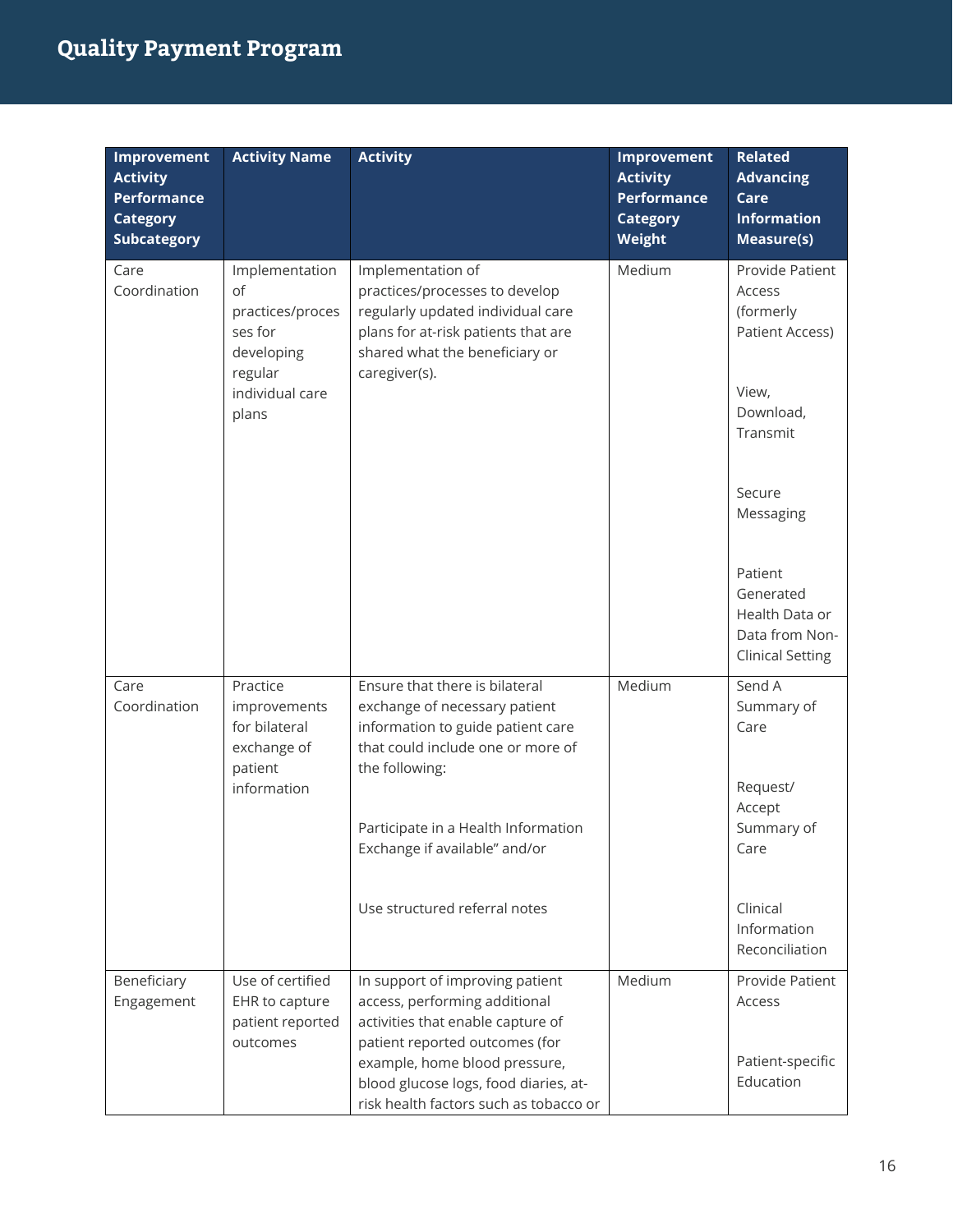| <b>Improvement</b><br><b>Activity</b><br><b>Performance</b><br><b>Category</b><br><b>Subcategory</b> | <b>Activity Name</b>                                                                           | <b>Activity</b>                                                                                                                                                                                                                                                                                                                            | <b>Improvement</b><br><b>Activity</b><br><b>Performance</b><br><b>Category</b><br><b>Weight</b> | <b>Related</b><br><b>Advancing</b><br>Care<br><b>Information</b><br>Measure(s)                                                          |
|------------------------------------------------------------------------------------------------------|------------------------------------------------------------------------------------------------|--------------------------------------------------------------------------------------------------------------------------------------------------------------------------------------------------------------------------------------------------------------------------------------------------------------------------------------------|-------------------------------------------------------------------------------------------------|-----------------------------------------------------------------------------------------------------------------------------------------|
|                                                                                                      |                                                                                                | alcohol use, etc.) or patient<br>activation measures through use of<br>CEHRT, containing this date in a<br>separate queue for clinician<br>recognition and review.                                                                                                                                                                         |                                                                                                 | Care<br>Coordination<br>through<br>Patient<br>Engagement                                                                                |
| Beneficiary<br>Engagement                                                                            | Engagement of<br>patients through<br>implementation<br>of<br>improvements<br>in patient portal | Access to an enhanced patient portal<br>that provides up to date information<br>related to relevant chronic disease<br>health or blood pressure control,<br>and includes interactive features<br>allowing patients to enter health<br>information and/or enables<br>bidirectional communication about<br>medication changes and adherence. | Medium                                                                                          | Provide Patient<br>Access<br>Patient-specific<br>Education                                                                              |
| Beneficiary<br>Engagement                                                                            | Engagement of<br>patients, family<br>and caregivers<br>in developing a<br>plan of care         | Engage patients, family and<br>caregivers in developing a plan of<br>care and prioritizing their goals for<br>action, documented in the CEHRT.                                                                                                                                                                                             | Medium                                                                                          | Provide Patient<br>Access<br>Patient-specific<br>Education<br>View,<br>Download,<br>Transmit<br>(Patient Action)<br>Secure<br>Messaging |
| Safety and<br>Practice<br>Assessment                                                                 | Use of decision<br>support and<br>standardized<br>treatment<br>protocols                       | Use decision support and protocols<br>to manage workflow in the team to<br>meet patient needs.                                                                                                                                                                                                                                             | Medium                                                                                          | Clinical<br>Decision<br>Support<br>(CEHRT<br>function only)                                                                             |
| Achieving<br><b>Health Equity</b>                                                                    | Leveraging a<br>QCDR to<br>standardize                                                         | Participation in a QCDR,<br>demonstrating performance of<br>activities for use of standardized                                                                                                                                                                                                                                             | Medium                                                                                          | Patient<br>Generated<br>Health Date or                                                                                                  |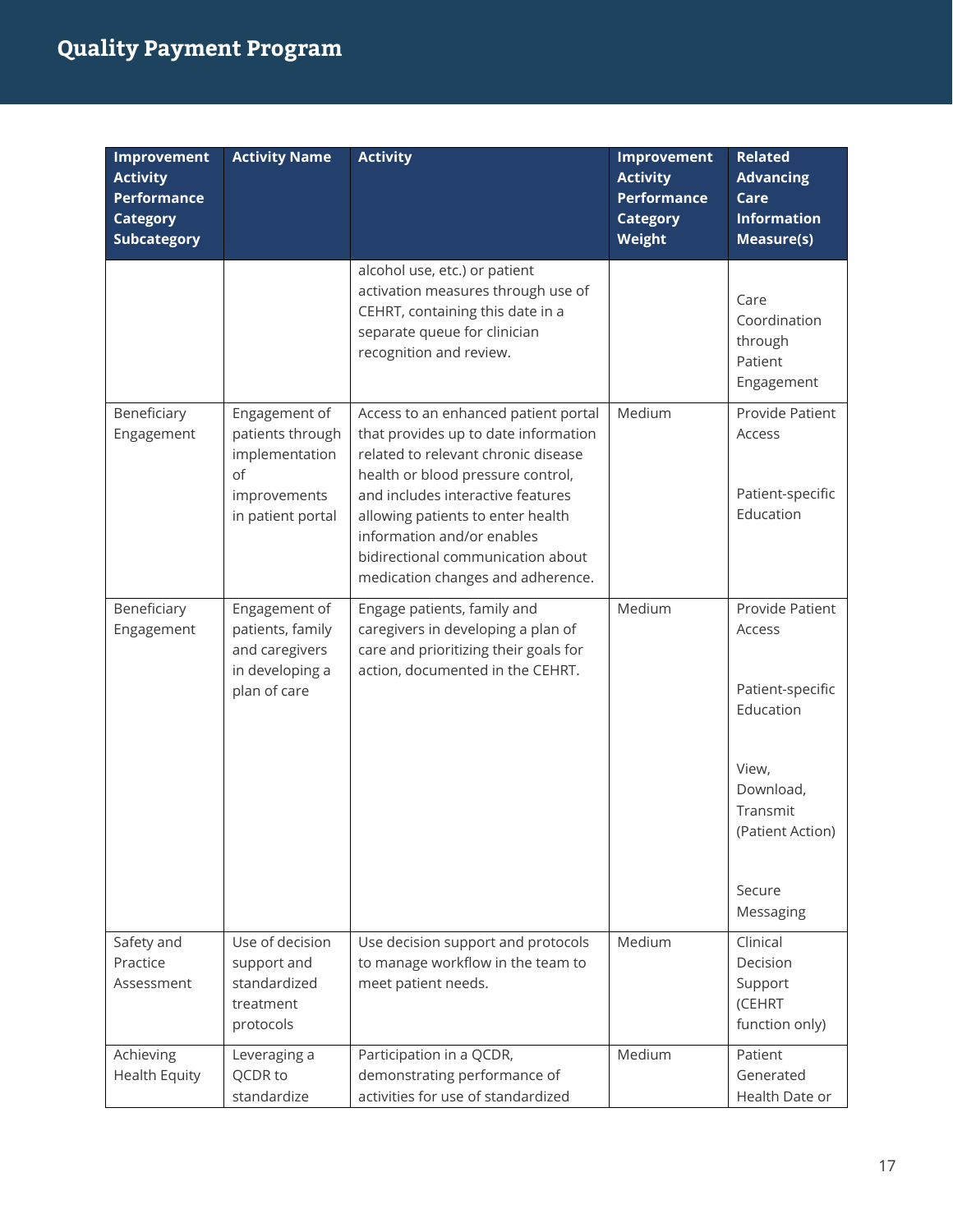| Improvement<br><b>Activity</b><br><b>Performance</b><br><b>Category</b><br><b>Subcategory</b> | <b>Activity Name</b>                          | <b>Activity</b>                                                                                                                                                                                                                                            | <b>Improvement</b><br><b>Activity</b><br>Performance<br><b>Category</b><br>Weight | <b>Related</b><br><b>Advancing</b><br>Care<br><b>Information</b><br>Measure(s)                        |
|-----------------------------------------------------------------------------------------------|-----------------------------------------------|------------------------------------------------------------------------------------------------------------------------------------------------------------------------------------------------------------------------------------------------------------|-----------------------------------------------------------------------------------|-------------------------------------------------------------------------------------------------------|
|                                                                                               | processes for<br>screening                    | processes for screening for social<br>determinants of health such as food<br>security, employment and housing.<br>Use of supporting tools that can be<br>incorporated in the CEHRT is also<br>suggested.                                                   |                                                                                   | Data from a<br>Non-Clinical<br>Setting<br>Public Health<br>and Clinical<br>Data Registry<br>Reporting |
| Integrated<br>Behavioral and<br>Mental Health                                                 | Implementation<br>of integrated<br>PCBH model | Offer integrated behavioral health<br>services to support patients with<br>behavioral health needs, dementia,<br>and poorly controlled chronic<br>conditions that could include one or<br>more of the following:                                           | High                                                                              | Provide Patient<br>Access<br>Patient-Specific<br>Education                                            |
|                                                                                               |                                               | Use evidence-based treatment<br>protocols and treatment to goal<br>where appropriate;                                                                                                                                                                      |                                                                                   | View,<br>Download,<br>Transmit                                                                        |
|                                                                                               |                                               | Use evidence-based screening and<br>case finding strategies to identify<br>individuals at risk and in need of<br>services;                                                                                                                                 |                                                                                   | Secure<br>Messaging                                                                                   |
|                                                                                               |                                               | Ensure regular communication and<br>coordinated workflows between<br>eligible clinicians in primary care and<br>behavioral health; Conduct regular<br>case reviews for at-risk or unstable<br>patients and those who are not<br>responding to treatment;   |                                                                                   | Patient<br>Generated<br>Health Data or                                                                |
|                                                                                               |                                               | Use of a registry or certified health<br>information technology functionality<br>to support active care management<br>and outreach to patients in<br>treatment; and/or Integrate<br>behavioral health and medical care<br>plans and facilitate integration |                                                                                   |                                                                                                       |